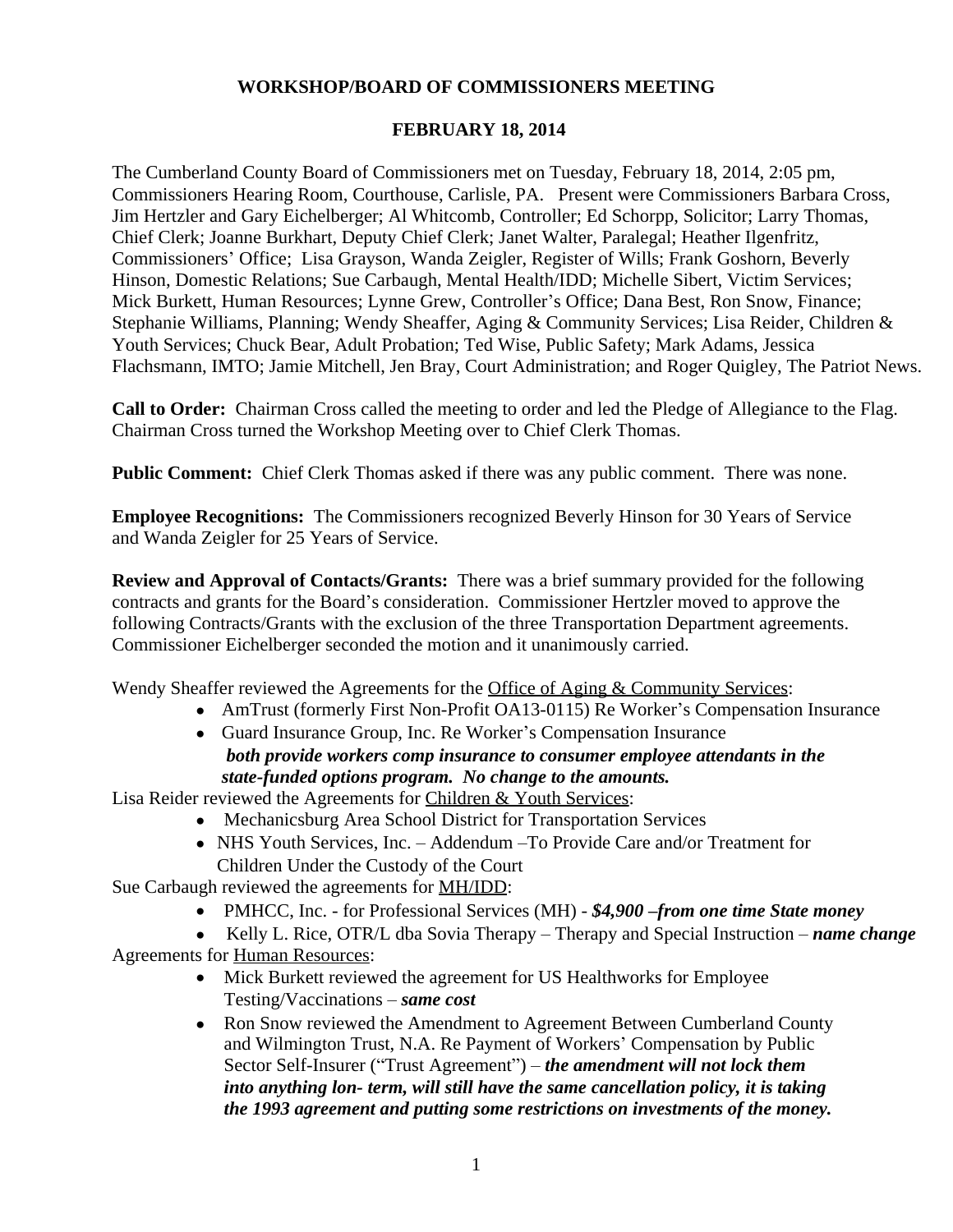Michelle Sibert reviewed the agreements for District Attorney's Office – Victim Witness:

- Domestic Violence Services of Cumberland and Perry Counties Pass Through from State for STOP Grant
- YWCA of Carlisle, Sexual Assault/Rape Crisis Services Pass Through from State for STOP Grant
- Stephanie Williams reviewed the Intergovernmental Cooperation Agreement Between Cumberland County Planning Department and Newburg Borough for Participation in the Land Partnership Grant Program
- Ted Wise reviewed the agreement with Cummins Power Systems LLC for Preventive Maintenance for nine Emergency Power Generators for Department of Public Safety *no change in cost of contract - \$6,450.36.*
- Agreements for Transportation Department: *Discussion on these agreements postponed to the next Workshop Meeting.*
	- Alternatives in Community Treatment, Inc. To Provide Transportation Services to Day Programs within Cumberland County
	- NHS PA Re Contract Amendment for Fare Increase Effective July 1, 2013
	- Keystone Service Systems To Provide Transportation Services to Day Programs within Cumberland County

Jamie Mitchell reviewed the agreement Between Court Administration and Stenograph, LLC – *old contract expires February 28, 2014, new contract would provide the software update and customer support with price of \$5,630 a year, paid through the Courts.*

Chuck Bear reviewed the agreement Between Adult Probation & Parole and Digital Solutions, Inc. Renewal – *annual maintenance agreement with no change in costs*.

**Approval of Resolution No. 2014-5:** Dana Best reviewed the Budget Adjustment explanations (see attached). Commissioner Eichelberger moved to approve Resolution No. 2014-5 Re Budget Adjustments. Commissioner Hertzler seconded the motion and it unanimously carried.

**Review and Approval of Revised Travel Reimbursement Policy:** Mick Burkett discussed revising the Travel Policy to tie the reimbursement mileage allowance to the Internal Revenue Service index so Human Resources would not have to keep coming back before the Board of Commissioners to reset the rate as it changes. The IRS rate is currently at 56 cents a mile. There was discussion on the reimbursement rate and it was decided to set the rate five cents below the index instead of the six cents that is currently being paid. Currently the rate is six cents below the IRS rate, but by changing to five cents, that additional 1% would add \$17,500 to the General Fund. The new mileage rate would be effective on March 1, 2014. Commissioner Hertzler moved to set the Travel Policy mileage allowance to five cents below the index set by the Federal Government. Commissioner Eichelberger seconded the motion with the stipulation that the policy be re-evaluated in the near future. The motion unanimously carried.

**Recommendation of Bid Award: Installation of Two Prison Chillers:** John Lopp recommended awarding the bid for the Installation of the two Prison Chillers to Frey Lutz Corporation with the low bid of \$48,800 (see attached). Commissioner Hertzler moved to award the bid to Frey Lutz Corporation for the Installation of the two Prison Chillers. Commissioner Eichelberger seconded the motion and it unanimously carried.

# **Review and Approval of Capital Project Request for the IMTO Office Re IMTO Dell KACE:**

Mark Adams explained that IMTO has the software SCCM that was purchased about six years ago, but does not support their newer operating systems. After looking at other products, they found Dell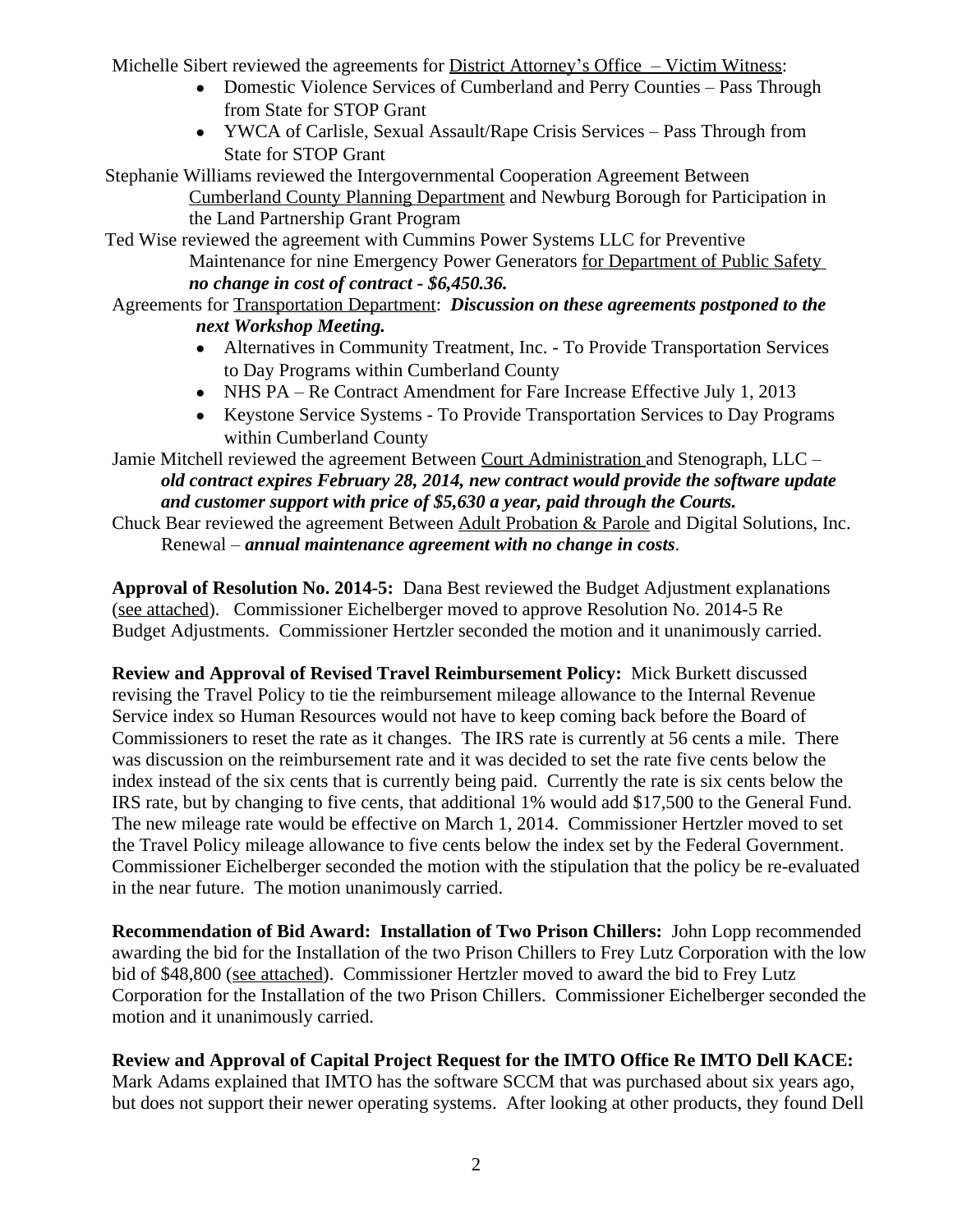has a product called KACE that offers the features needed and will cost \$60,339.64 for five years. This will be a substantial savings in upgrading the technology and will allow them to be more efficient and support some new requirements as far as asset management (see attached). Commissioner Eichelberger moved to approve the Capital Project Request for the IMTO Dell KACE for \$60,339.64. Commissioner Hertzler seconded the motion and it unanimously carried.

**General Disbursement Transfer Authorizations:** Commissioner Eichelberger moved to approve the following General Disbursement Transfer Authorizations. Chairman Cross seconded the motion and it unanimously carried.

| a.             | 2/4/2014  | \$<br>10,616.59 |
|----------------|-----------|-----------------|
| h.             | 2/4/2014  | 6,864.08        |
| $\mathbf{c}$ . | 2/7/2014  | 1,221.78        |
| d.             | 2/7/2014  | 2,756,615.75    |
| e.             | 2/7/2014  | 112.00          |
| f.             | 2/7/2014  | 961.50          |
| g.             | 2/7/2014  | 3,211.04        |
| h.             | 2/7/2014  | 16,874.39       |
| i.             | 2/12/2014 | 180,635.52      |
| j.             | 2/12/2014 | 224.24          |
| k.             | 2/14/2014 | 1,914,398.89    |
| 1.             | 2/14/2014 | 7,799.28        |
| m.             | 2/14/2014 | 2.620.17        |

**Acceptance of Monthly Reports:** Chairman Cross moved to accept the monthly reports from the Recorder of Deeds, Register of Wills, Clerk of Court, Prothonotary, and Recycling & Waste Authority. Commissioner Hertzler seconded the motion and it unanimously carried.

## **Commissioner Liaison Reports:**

Chairman Cross reported on the following:

- Conservation District issued a Press Release Re College Scholarships available for 2013/2014 school year in the amount of \$500 with the selection being made by the Board of Directors of the Conservation District (see attached).
- Stop Violence Task Force Against Women met and there will be a training day at North Middleton on February 28, 2014 for law enforcement, medical and prosecution personnel. They also provided the state statistics looking at the end of the year 2013 and Chairman Cross has the documents if anyone is interested in looking at them.
- Drug & Alcohol Commission Meeting that was scheduled in Perry County this month was cancelled due to snow. The meeting will be rescheduled.
- CCAP Governance Committee is holding a conference call on Friday, February 21, 10:00 am.
- A Resolution was prepared by Berks County Board of Commissioners. A packet with the Resolution on paycheck protection was handed out to the Board for their review in the next few days. The resolution will come before the membership of the Resolutions Committee during the Spring CCAP Conference for consideration as an organization as a whole.

## Commissioner Hertzler reported on the following:

• The State Department of Aging has released details on the availability of State grants for Senior Centers in the current year's State budget. The maximum grant under the program is \$150,000 and applications are due by March 31, 2014. Messiah Lifeways is the